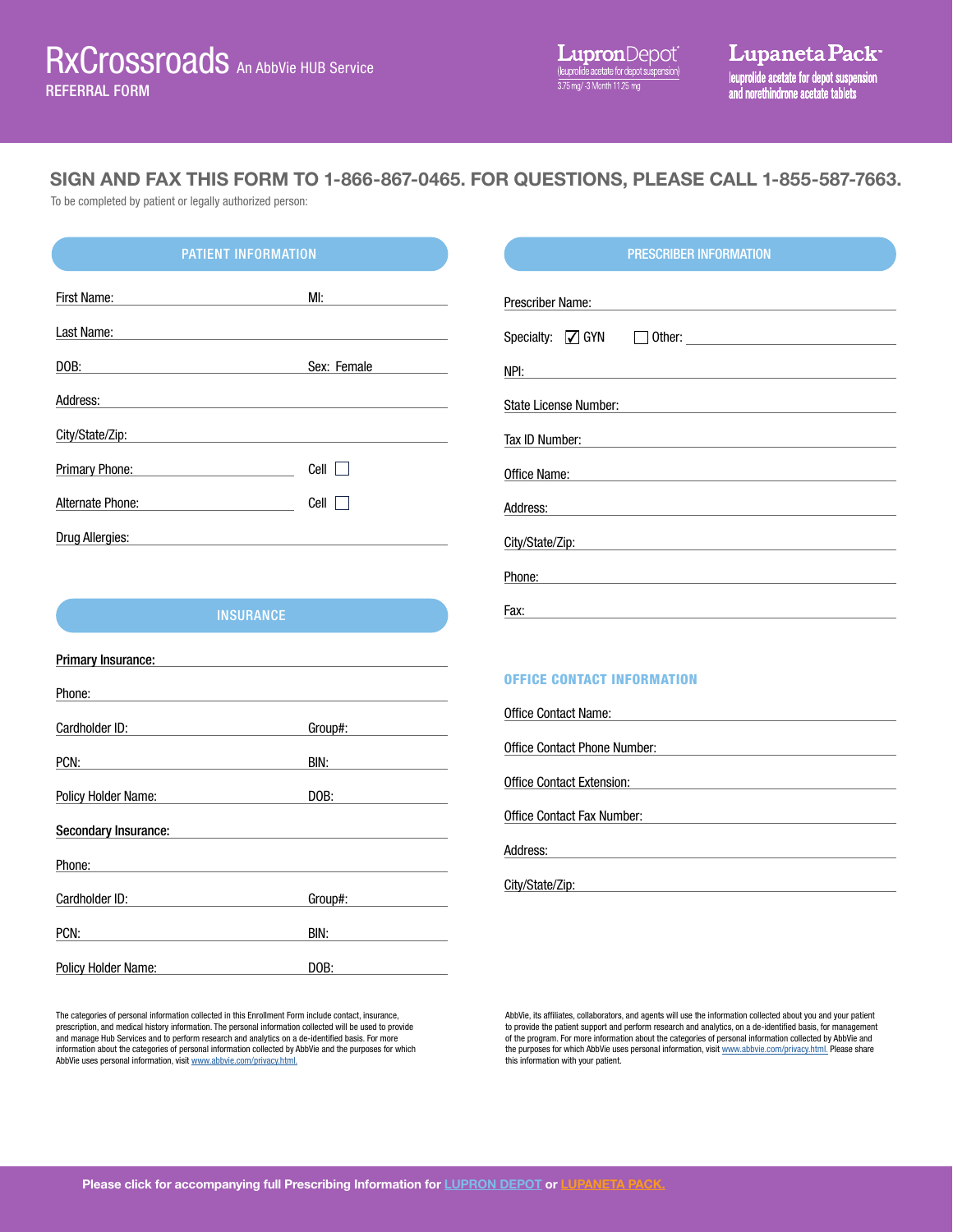| DIAGNOSIS FOR WHICH LUPRON DEPOT IS BEING PRESCRIBED                                                                                                                                                                                                                                                                                                                                                                                                                                                                                                                                                                                                                                              | Date of Diagnosis:                                                                                                                                                                             |                                                                                                                                        |
|---------------------------------------------------------------------------------------------------------------------------------------------------------------------------------------------------------------------------------------------------------------------------------------------------------------------------------------------------------------------------------------------------------------------------------------------------------------------------------------------------------------------------------------------------------------------------------------------------------------------------------------------------------------------------------------------------|------------------------------------------------------------------------------------------------------------------------------------------------------------------------------------------------|----------------------------------------------------------------------------------------------------------------------------------------|
| $ICD-10:$<br>Endometriosis<br><u> 1980 - Johann Barbara, martxa a</u>                                                                                                                                                                                                                                                                                                                                                                                                                                                                                                                                                                                                                             | LUPRON DEPOT/LUPANETA PACK PRESCRIPTION                                                                                                                                                        |                                                                                                                                        |
| $ICD-10:$<br>Fibroids                                                                                                                                                                                                                                                                                                                                                                                                                                                                                                                                                                                                                                                                             | New<br>Restart<br>Continuing (Start Date:                                                                                                                                                      |                                                                                                                                        |
| $\Box$ Other:                                                                                                                                                                                                                                                                                                                                                                                                                                                                                                                                                                                                                                                                                     |                                                                                                                                                                                                |                                                                                                                                        |
|                                                                                                                                                                                                                                                                                                                                                                                                                                                                                                                                                                                                                                                                                                   |                                                                                                                                                                                                |                                                                                                                                        |
| <b>SHIPPING PREFERENCE</b><br>Date Needed:                                                                                                                                                                                                                                                                                                                                                                                                                                                                                                                                                                                                                                                        | Deliver medication to prescriber                                                                                                                                                               | Deliver medication to patient                                                                                                          |
|                                                                                                                                                                                                                                                                                                                                                                                                                                                                                                                                                                                                                                                                                                   |                                                                                                                                                                                                |                                                                                                                                        |
| <b>ENDOMETRIOSIS AND/OR UTERINE FIBROIDS</b><br>LUPRON DEPOT 3.75 mg (1-month supply)                                                                                                                                                                                                                                                                                                                                                                                                                                                                                                                                                                                                             | Sig: Administer IM once a month                                                                                                                                                                | #1 kit<br>Refills:                                                                                                                     |
| LUPRON DEPOT 11.25 mg (3-month supply)                                                                                                                                                                                                                                                                                                                                                                                                                                                                                                                                                                                                                                                            | Sig: Administer IM once every 3 months                                                                                                                                                         | #1 kit<br>Refills:                                                                                                                     |
|                                                                                                                                                                                                                                                                                                                                                                                                                                                                                                                                                                                                                                                                                                   |                                                                                                                                                                                                |                                                                                                                                        |
| <b>ENDOMETRIOSIS ONLY</b>                                                                                                                                                                                                                                                                                                                                                                                                                                                                                                                                                                                                                                                                         |                                                                                                                                                                                                |                                                                                                                                        |
| LUPANETA PACK 3.75 mg (1-month supply)                                                                                                                                                                                                                                                                                                                                                                                                                                                                                                                                                                                                                                                            | Sig: Administer LUPRON DEPOT once a month,                                                                                                                                                     | #1 kit Refills:                                                                                                                        |
| LUPANETA PACK 11.25 mg (3-month supply)                                                                                                                                                                                                                                                                                                                                                                                                                                                                                                                                                                                                                                                           | take one norethindrone acetate tablet by mouth daily<br>Sig: Administer LUPRON DEPOT once every 3 months,<br>take one norethindrone acetate tablet by mouth daily                              | #1 kit<br>Refills:                                                                                                                     |
| ADD-BACK THERAPY (For LUPRON DEPOT - endometriosis only) In states not permitting dual prescriptions, please fax a separate prescription.<br>Norethindrone acetate 5 mg tablet<br>Norethindrone acetate 5 mg tablet<br>Sig:                                                                                                                                                                                                                                                                                                                                                                                                                                                                       | Qty: $\Box$ 30 $\Box$ 90<br>Sig: Take one tablet by mouth daily<br><u> 1990 - Jan James Barnett, politik eta politik eta politik eta politik eta politik eta politik eta politik e</u><br>Qty: | Refills:<br>Other: and the contract of the contract of the contract of the contract of the contract of the contract of the<br>Refills: |
| <b>PLEASE VERIFY THE FOLLOWING BENEFITS:</b>                                                                                                                                                                                                                                                                                                                                                                                                                                                                                                                                                                                                                                                      |                                                                                                                                                                                                |                                                                                                                                        |
| Patient's coverage through pharmacy benefits                                                                                                                                                                                                                                                                                                                                                                                                                                                                                                                                                                                                                                                      | $\Box$ Patient's coverage through medical benefits                                                                                                                                             | $\Box$ Patient's coverage through Buy/Bill                                                                                             |
| I DO NOT WANT LUPRON DEPOT OR LUPANETA PACK DISPENSED AT THIS TIME.                                                                                                                                                                                                                                                                                                                                                                                                                                                                                                                                                                                                                               |                                                                                                                                                                                                |                                                                                                                                        |
|                                                                                                                                                                                                                                                                                                                                                                                                                                                                                                                                                                                                                                                                                                   |                                                                                                                                                                                                |                                                                                                                                        |
| PRESCRIBER SIGNATURE: Prescriber must manually sign (rubber stamps, signature by other office personnel for the prescriber and computer-generated signatures will not be accepted).                                                                                                                                                                                                                                                                                                                                                                                                                                                                                                               |                                                                                                                                                                                                |                                                                                                                                        |
|                                                                                                                                                                                                                                                                                                                                                                                                                                                                                                                                                                                                                                                                                                   |                                                                                                                                                                                                |                                                                                                                                        |
|                                                                                                                                                                                                                                                                                                                                                                                                                                                                                                                                                                                                                                                                                                   |                                                                                                                                                                                                |                                                                                                                                        |
| Dispense as written / Do not substitute                                                                                                                                                                                                                                                                                                                                                                                                                                                                                                                                                                                                                                                           | Date<br>Substitution permitted / Brand exchange permitted                                                                                                                                      | Date                                                                                                                                   |
| I request Health Plans and Pharmacy Benefits Managers (PBMs) provide patient benefit information and the necessary prior authorization forms to RxCrossroads, and authorize plans and PBMs to do so if the plan<br>or PBM requires such authorization.                                                                                                                                                                                                                                                                                                                                                                                                                                            |                                                                                                                                                                                                |                                                                                                                                        |
| I certify that I complied with the Health Insurance Portability and Accountability Act of 1996 and relevant state privacy laws in submitting the patient information described in this Enrollment Form.                                                                                                                                                                                                                                                                                                                                                                                                                                                                                           |                                                                                                                                                                                                |                                                                                                                                        |
| For states requiring handwritten expressions of Product Selection, use this area (e.g., medically necessary, may not substitute, dispense as written, etc.)                                                                                                                                                                                                                                                                                                                                                                                                                                                                                                                                       |                                                                                                                                                                                                |                                                                                                                                        |
|                                                                                                                                                                                                                                                                                                                                                                                                                                                                                                                                                                                                                                                                                                   |                                                                                                                                                                                                |                                                                                                                                        |
|                                                                                                                                                                                                                                                                                                                                                                                                                                                                                                                                                                                                                                                                                                   |                                                                                                                                                                                                |                                                                                                                                        |
| The information contained in this communication is confidential and intended for the addressee. It may contain Protected Health Information (PHI) under HIPAA. PHI is personal and sensitive information related to a person's<br>is sent to you under circumstances when a participant's authorization is not required. You, the recipient, are obligated to maintain it in a safe, secure, and confidential manner. Redisclosure, unless permitted by law, is<br>intended recipient, you are hereby notified that dissemination, disclosure, copying, or distribution of this information is strictly prohibited and may be unlawful. Please notify sender immediately to arrange for return of |                                                                                                                                                                                                |                                                                                                                                        |

Please click for accompanying full Prescribing Information for [LUPRON DEPOT](https://www.luprongyn.com/prescribing-information) or [LUPANETA PACK.](https://www.lupanetapack.com/prescribing-information)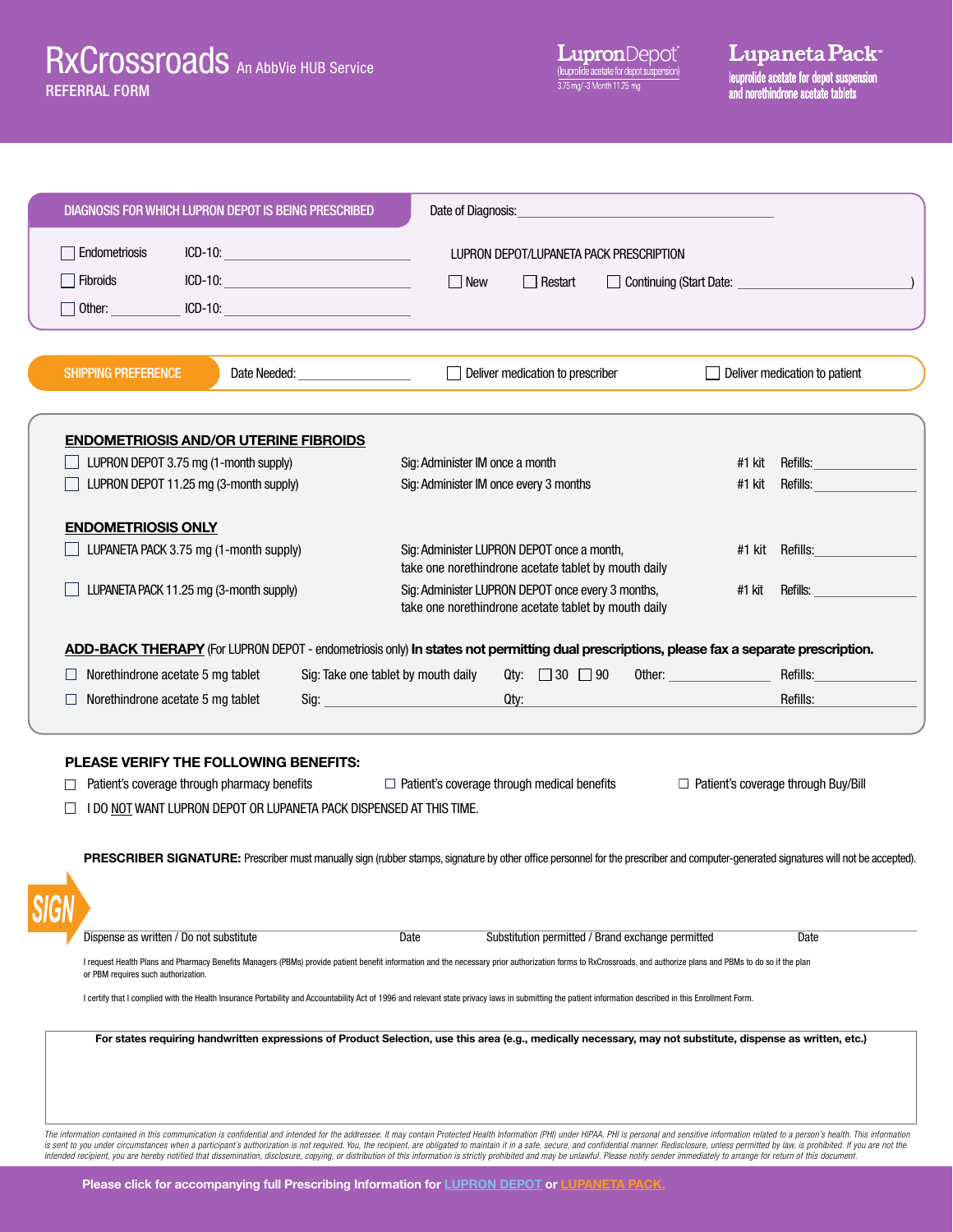# INDICATIONS

## ENDOMETRIOSIS

# **Monotherapy**

LUPRON DEPOT® (leuprolide acetate for depot suspension) 3.75 mg or 11.25 mg is indicated for management of endometriosis, including pain relief and reduction of endometriotic lesions.

## In Combination with Norethindrone Acetate

LUPRON DEPOT 3.75 mg or 11.25 mg in combination with norethindrone acetate is indicated for initial management of the painful symptoms of endometriosis and for management of recurrence of symptoms.

Use of norethindrone acetate in combination with LUPRON DEPOT 3.75 mg or 11.25 mg is referred to as add-back therapy and is intended to reduce the loss of bone mineral density (BMD) and reduce vasomotor symptoms associated with use of LUPRON DEPOT 3.75 mg or 11.25 mg.

#### Limitations of Use:

The total duration of therapy with LUPRON DEPOT 3.75 mg or 11.25 mg plus add-back therapy should not exceed 12 months due to concerns about adverse impact on bone mineral density.

## UTERINE LEIOMYOMATA (FIBROIDS)

LUPRON DEPOT 3.75 mg or 11.25 mg used concomitantly with iron therapy is indicated for the preoperative hematologic improvement of women with anemia caused by fibroids for whom three months of hormonal suppression is deemed necessary.

Consider a one-month trial period on iron alone, as some women will respond to iron alone. LUPRON DEPOT 3.75 mg or 11.25 mg may be added if the response to iron alone is considered inadequate.

### Limitations of Use:

LUPRON DEPOT 3.75 mg or 11.25 mg is not indicated for combination use with norethindrone acetate add-back therapy for the preoperative hematologic improvement of women with anemia caused by heavy menstrual bleeding due to fibroids.

# IMPORTANT SAFETY INFORMATION<sup>1</sup>

## **CONTRAINDICATIONS**

- LUPRON DEPOT 3.75 mg or 11.25 mg is contraindicated in patients who are hypersensitive to gonadotropin-releasing hormone (GnRH), GnRH agonist analogs including leuprolide acetate, or any of the excipients in LUPRON DEPOT; in patients with undiagnosed abnormal uterine bleeding; and in pregnancy.
- When norethindrone acetate is administered with LUPRON DEPOT 3.75 mg or 11.25 mg, the contraindications to the use of norethindrone acetate also apply to this combination regimen. Refer to the norethindrone acetate prescribing information for a list of contraindications for norethindrone acetate.

## WARNINGS AND PRECAUTIONS

## Loss of Bone Mineral Density

- LUPRON DEPOT 3.75 mg or 11.25 mg induces a hypoestrogenic state that results in loss of bone mineral density (BMD), some of which may not be reversible after stopping treatment. In women with major risk factors for decreased BMD, such as chronic alcohol use (>3 units per day), tobacco use, strong family history of osteoporosis, or chronic use of drugs that can decrease BMD, such as anticonvulsants or corticosteroids, use of LUPRON DEPOT may pose an additional risk. Carefully weigh the risks and benefits of LUPRON DEPOT use in these populations.
- The duration of LUPRON DEPOT 3.75 mg or 11.25 mg treatment is limited by the risk of loss of BMD.
- When using LUPRON DEPOT 3.75 mg or 11.25 mg for the management of endometriosis, combination use of norethindrone acetate (add-back therapy) is effective in reducing the loss of BMD that occurs with leuprolide acetate. Do not retreat with LUPRON DEPOT 3.75 mg or 11.25 mg without combination norethindrone acetate. Assess BMD before retreatment.

#### Embryo-Fetal Toxicity

• Based on animal reproduction studies and the drug's mechanism of action, LUPRON DEPOT 3.75 mg or 11.25 mg may cause fetal harm if administered to a pregnant woman and is contraindicated in pregnant women. Exclude pregnancy prior to initiating treatment with LUPRON DEPOT 3.75 mg or 11.25 mg, if clinically indicated. Discontinue LUPRON DEPOT 3.75 mg or 11.25 mg if the woman becomes pregnant during treatment and inform the woman of potential risk to the fetus. Advise women to notify their healthcare provider if they believe they may be pregnant.

## PLEASE SEE ADDITIONAL IMPORTANT SAFETY INFORMATION ON NEXT PAGE.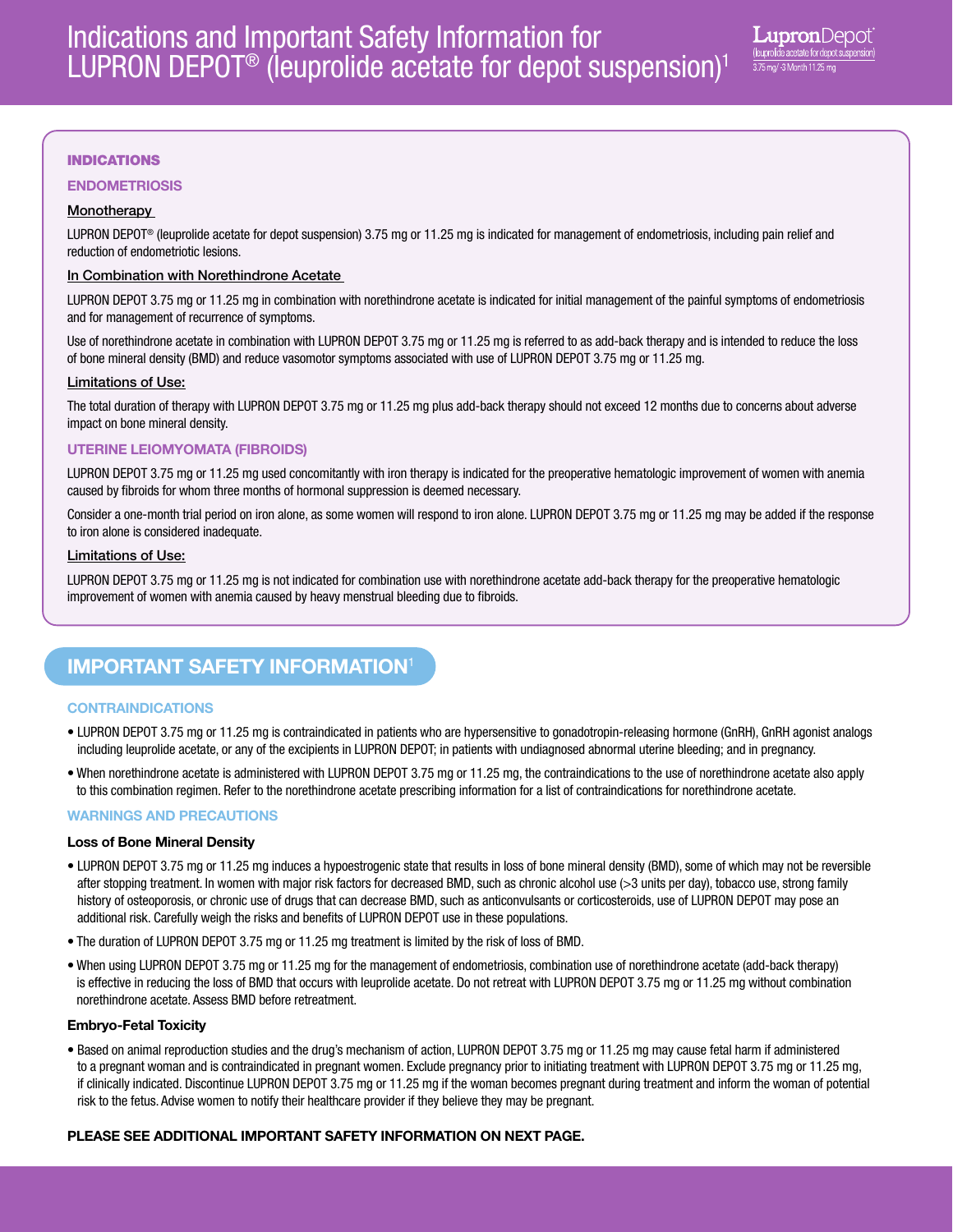• When used at the recommended dose and dosing interval, LUPRON DEPOT 11.25 mg usually inhibits ovulation and stops menstruation. Contraception, however, is not ensured by taking LUPRON DEPOT 11.25 mg. If contraception is indicated, advise women to use non-hormonal methods of contraception while on treatment with LUPRON DEPOT 3.75 mg or 11.25 mg.

## Hypersensitivity Reactions

- Hypersensitivity reactions, including anaphylaxis, have been reported with LUPRON DEPOT use. LUPRON DEPOT 3.75 mg or 11.25 mg is contraindicated in women with a history of hypersensitivity to gonadotropin-releasing hormone (GnRH) or GnRH agonist analogs.
- In clinical trials of LUPRON DEPOT 3.75 mg or 11.25 mg, adverse events of asthma were reported in women with pre-existing histories of asthma, sinusitis, and environmental or drug allergies. Symptoms consistent with an anaphylactoid or asthmatic process have been reported postmarketing.

#### Initial Flare of Symptoms

• Following the first dose of LUPRON DEPOT 3.75 mg or 11.25 mg, sex steroids temporarily rise above baseline because of the physiologic effect of the drug. Therefore, an increase in symptoms may be observed during the initial days of therapy, but these should dissipate with continued therapy.

#### **Convulsions**

• There have been postmarketing reports of convulsions in women on GnRH agonists, including leuprolide acetate. These included women with and without concurrent medications and comorbid conditions.

#### Clinical Depression

• Depression may occur or worsen during treatment with GnRH agonists including LUPRON DEPOT 3.75 mg or 11.25 mg. Carefully observe women for depression, especially those with a history of depression, and consider whether the risks of continuing LUPRON DEPOT 3.75 mg or 11.25 mg outweigh the benefits. Women with new or worsening depression should be referred to a mental health professional, as appropriate.

### Risks Associated with Norethindrone Combination Treatment

• If LUPRON DEPOT 3.75 mg or 11.25 mg is administered with norethindrone acetate, the warnings and precautions for norethindrone acetate apply to this regimen. Refer to the norethindrone acetate prescribing information for a full list of the warnings and precautions for norethindrone acetate.

#### ADVERSE REACTIONS

• Most common adverse reactions (>10%) in clinical trials were hot flashes/sweats, headache/migraine, vaginitis, depression/emotional lability, general pain, weight gain/loss, nausea/vomiting, decreased libido, and dizziness.

#### These are not all the possible side effects of LUPRON DEPOT 3.75 mg or 11.25 mg.

- Safety and effectiveness of LUPRON DEPOT 3.75 mg or 11.25 mg for management of endometriosis and the preoperative hematologic improvement of women with anemia caused by fibroids have been established in females of reproductive age. Efficacy is expected to be the same for postpubertal adolescents under the age of 18 as for users 18 years and older. The safety and effectiveness of LUPRON DEPOT 3.75 mg or 11.25 mg for these indications have not been established in premenarcheal pediatric patients.
- LUPRON DEPOT 3.75 mg or 11.25 mg is not indicated in postmenopausal women and has not been studied in this population.

Please see full [Prescribing Information.](https://www.luprongyn.com/prescribing-information)